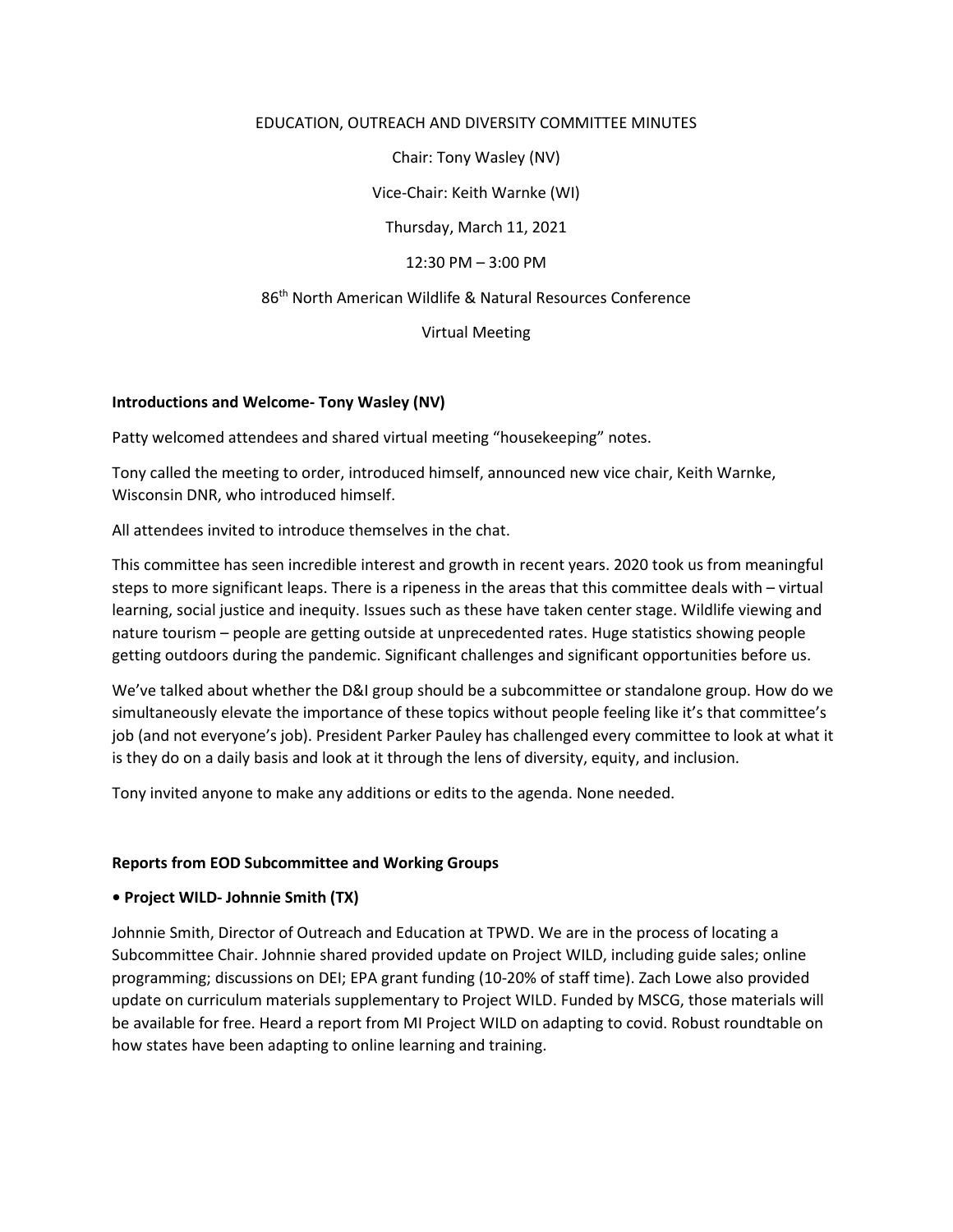## **• Diversity & Inclusion- Jen Newmark (NV), David Buggs (TX)**

Jen Newmark, Co-Chair of the Diversity and Inclusion Working Group, Nevada Department of Wildlife. They just had their WG meeting directly before this meeting. It was well attended with lots of great engagement (over 100 participants). It is great to see the engagement we have now – the first meeting Jen and David had had about four people. Great to see the growth. They had a "Needs and Deeds" session where attendees could add notes about what they are working on in their states. Dave Chadwick gave an update on the "Safe Spaces" initiative at the National Wildlife Federation. Review of the Relevancy Roadmap and community of practice. Update from Richard Heilbrun at TPWD about urban outreach and meeting people where they are. Interagency DEI group shared report on their work. Update shared on Guiding Pillars and Practical Applications (aka Best Practices). They proposed monthly "coffee conservations" to talk about these practices and issues.

David Buggs, Co-Chair from Texas Parks and Wildlife, brought up the need for support from leadership. He has heard from some folks who feel like there is not support at the leadership issues for tackling these issues.

Bettina Fiery shared about the Management Assistance Team's upcoming offering, The Power of Inclusion. She thanked the committee for their feedback on this series of workshops. MAT will be offering quarterly or bi-annual updates to hear how things have worked, what barriers there are, etc. This workshop is limited at 16 participants to help them understand their role in being more inclusive. The webinar takes place over two weeks with homework so that participants can reflect on how they can implement the things they have learned.

Tony reflected on similar comments (lack of leadership support) for relevancy issues. This challenge of having these courageous conversations is not unique to the DEI arena. It's broadly evident in any area that requires change, e.g. in agency culture and relevancy. The America's Wildlife Values Survey shows the discrepancy between agency culture compared to society's culture. This applies in multiple areas, whether DEI or wildlife values. It is a challenge that manifests itself in a variety of arenas that impact our ability to be effective and relevant. The 2022 strategic priorities for the MSCG includes an item for implementing or expanded internal or external DEI efforts. We are making some steps. How do we make this a leap? Seeing the engagement in the D&I group, seeing the Relevancy Roadmap, seeing the strategic priorities, these are encouraging. We know some of these battles take a long time. The amount of change we've seen is encouraging. He is grateful to be in the room with the Executive Committee and President Sara Parker Pauley. These are conversations that are taking place at those tables. Tony extended his thanks to Jen and David for their work.

## **• Education – Kellie Tharp (AZ), Tabbi Kinion (AR)**

Kellie Tharp, Education Branch Chief in AZ, co-chair with Tabbi Kinion, Education Division Chief in Arkansas. Kellie pointed out the advantage of the inclusivity of a virtual meeting – more people can attend. Great to virtually see other folks. The group gave an update on the MSCG project they are working on. RFP for revamping, streamlining, updating the Con Ed Strategy Toolkit.

Tabbi shared link to [Google doc](https://docs.google.com/document/d/1GaSLm9wcaFz4T5aYQ6cXGVefpPvf6hdWJABImeee1_w/edit?usp=sharing) with resources that states shared about doing conservation education remotely. Some amazing things have happened around the country in the 12 months. Please share with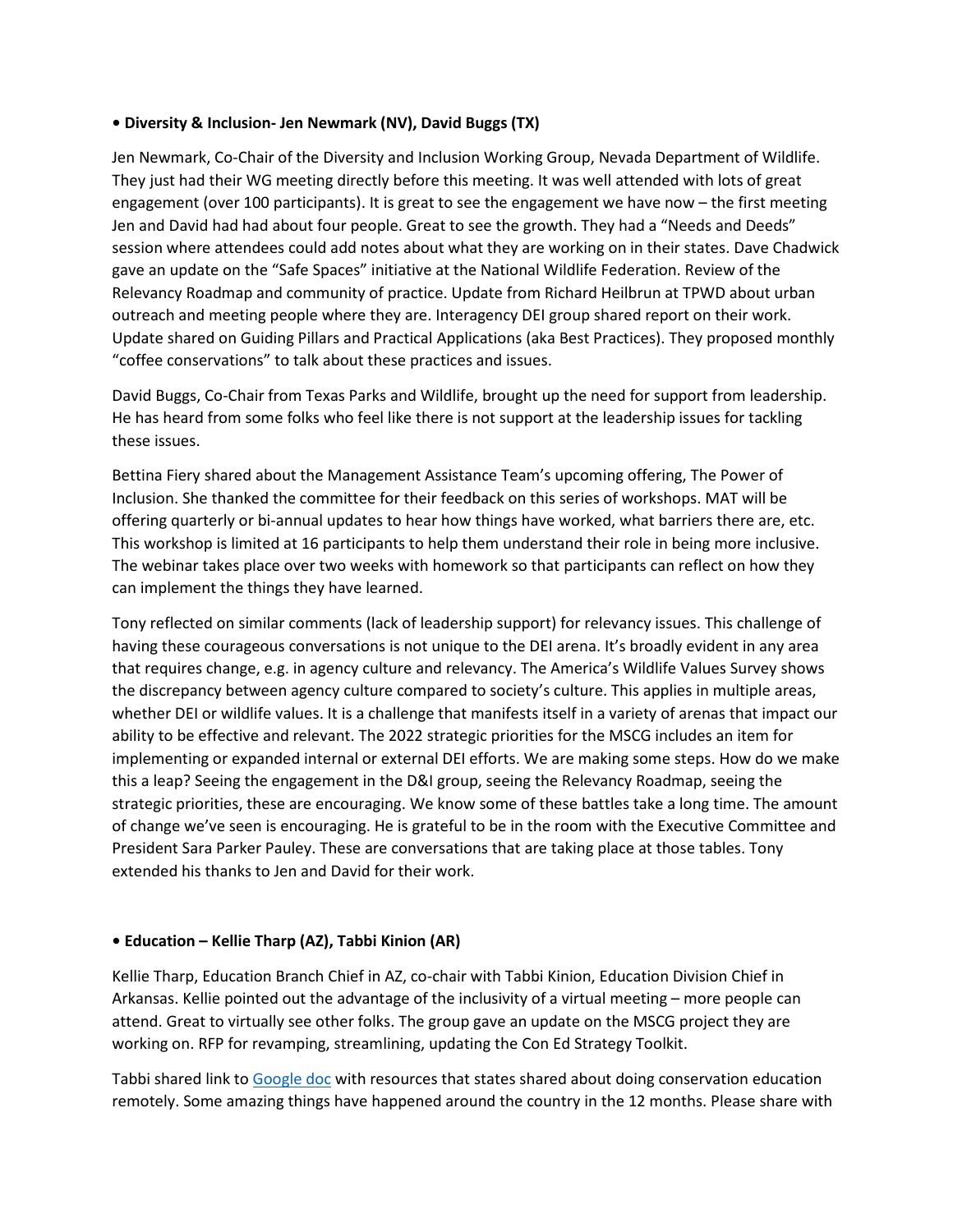your staff and colleagues. That is one of the best things about this meeting – learning about what is going on around the country.

The ConEd WG hosted a conference on how to improve our skills to offer virtual education. We wanted to foster that community of learning from each other. Thought we might get 50-100 people. We had 315 people register for "the little conference that could." We had two keynote speakers, a low budget. We ran through Zoom, maxed out capacity. We had people from across the country share about what they've been doing, what has worked, and what hasn't.

Kellie Tharp and Tabbi have been working on the Ed. Working Group for many years and are excited to co-chair this group and invite others to be involved in this work.

## **• Wildlife Viewing & Nature Tourism – Shelly Plante (TX)**

Shelly Plante, Nature Tourism Manager at TPWD, Chair of WVNT Working Group. Great meeting, amazing attendance due to virtual format (price more affordable; no travel required). The group discussed Birdability. Last fall we had Corina Newsome talk about race and outreach to diverse communities in that regard. This time we had Freya with Birdability talk about outreach to people of all abilities. Birdability.org has this amazing map with sites listed that contains information about accessibility. You can go in and add data on your sites about walkways, signage, other accessibility information. They are also becoming a clearinghouse for resources on wildlife viewing about making your facilities and programs more inclusive for people with disabilities. Freya shared some case studies and examples. They are a resources to providers to help people make spaces and practices more accessible.

Also shared about the upcoming WVNT Academy in 2022. February 21-25, 2022, in Tucson, AZ. The request for proposals is live now. WVNTacademy.com. You can go submit a session to share about your project, marketing, human dimensions, etc. This is a great place to share!

They did receive a MSCG last year. This year they are working with Virginia Tech on a wildlife viewing survey. Surveying wildlife viewers in all four AFWA regions. 16 states will do a state oversample. Over 20,000 responses anticipated to understand wildlife viewers, how they like to communicated with, how they want to be involved in conservation, how they view and/or connect with the agency, etc. This will fill a gap for agencies to better understand this group.

They have a webinar series that will begin in April 2021, starting with wildlife viewing cams, then bat viewing programs, eBird, others. Everything on that is listed in the "Files" section for the WVNT meeting on Pathable.

Tony highlighted all the great work that is being done. He encouraged people to check out these resources being shared (e.g., links in the chat). Comforting and hopeful to see all these resources being created and shared.

**• Joint Working Group: Education, Outreach and Diversity and Wildlife Diversity and**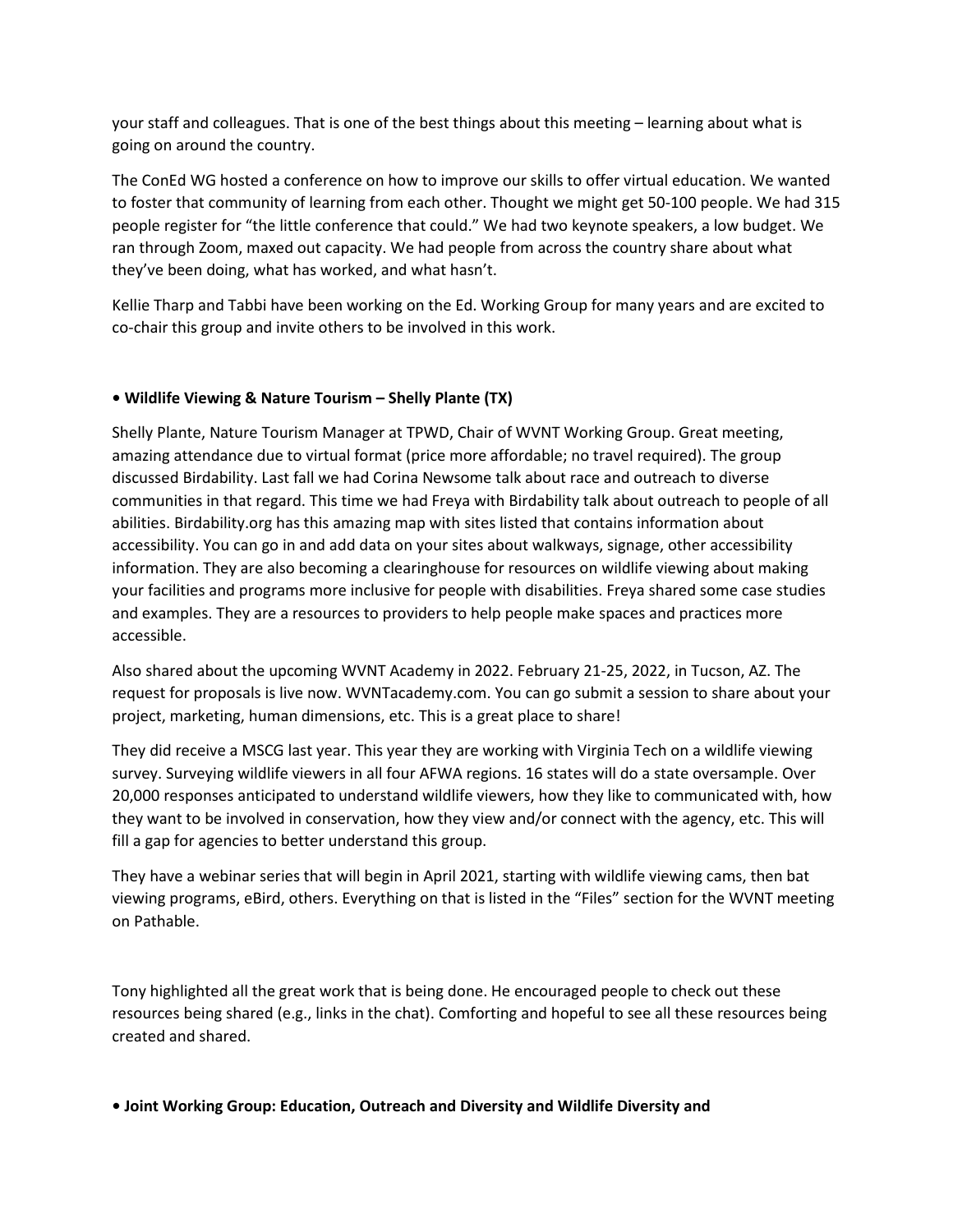## **Conservation Funding Committees – Shelly Plante (TX)**

Shelly Plante, co-chair with Darren Readle. Everything they are talking about has to do with RAWA. Sean Saville shared a presentation, which he will share during this meeting as well. This group is trying to share materials to support those going to the Hill on behalf of RAWA. State Fact Sheets are helpful, but what else can we do? What makes a better argument, what do advocates need? Jen Mock Schaeffer said they are looking to stories that are compelling to fiscal conservatives. They discussed sharing examples of projects that agencies can start right now – no three-year planning process, no ramping up. Jen and Sean will provide list of priority states, then the group can list the projects for those states. Shelly pointed out that the EOD is very lightly represented in this group. The point was to have to storytellers, the outreach people, the education people, so they can work together to tell the stories to the public. They have monthly meetings and phone calls. If you are interested, it is the first Tuesday of every month. Please reach out if you can be involved! Email Shelly [\(shelly.plante@tpwd.texas.gov\)](mailto:shelly.plante@tpwd.texas.gov) or Patty Allen [\(pallen@fishwildlife.org\)](mailto:pallen@fishwildlife.org). You can make the ones you can, and you can get the notes for the ones you can't.

Tony reflected on the Alliance reception yesterday – great to have the congress members and Collin and Jeff and Sara and Sean share some thoughts on RAWA. Reaching out to universities (who have lobbying staff) and governor's office to educate them about RAWA.

#### **• Outreach – Jenifer Wisniewski (TN)**

Jen Wisniewski, Outreach Working Group Chair, Chief of Outreach and Communications at TWRA. Their group was very well attended too. She hopes when this is all over we can continue with a hybrid approach so people can continue to access these meetings and information in person and virtually. Alex Baer from IHEA shared about their work. The Relevancy Toolkit that the group has been working on. They have developed the messaging and toolkit, implemented phase 1 and 2. Effective campaigns (\$10K investment). CT was able to drive 26K people who had never visited the agency website to their website. What are the next steps for the relevancy toolkit? Focus this year on retaining all the people who got outdoors over the mast 12 months. Angie Haywood in IN suggested to see how agencies have used the toolkit and survey them to see what pieces may be missing or if there is something else the group can do or offer to get the toolkit in front of more people. RBFF shared info on retaining anglers and boaters from last year in the upcoming year. Southwick also shared about data dashboards and fascinating return-on-investment numbers. When WSFR money is invested in stocking fish or habitat improvement – that has a return on investment for manufacturers for that many people buying your goods because that opportunity is there.

Tony thanked the chairs and co-chairs for reporting out. He reflected on how so much of this work is interrelated. Whether we are trying to understand the motivations of people participating in the outdoors, how to retain them, etc. – it all connects to relevancy.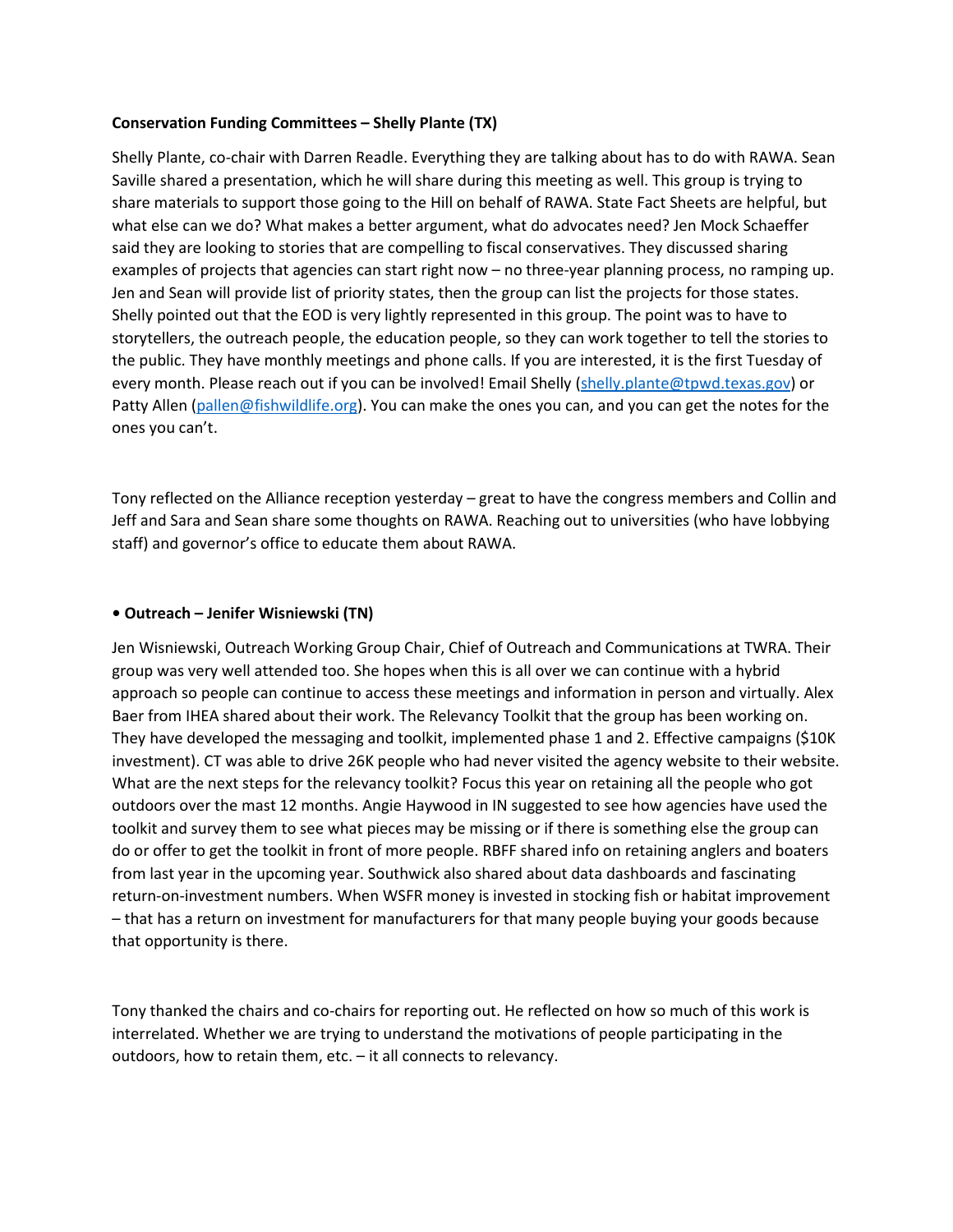### **Life after the pandemic- Discussion for All**

- What is the new normal? What are we doing differently?
- Silver linings?
- Lessons Learned?

Sometimes it's easier to look in the rearview mirror rather than out the windshield. If we can understand people's motivations, that will make it easier for us to maintain the momentum. Tony invited some discussion on this agenda item. What is the new normal? AFWA combined some silver linings early on in the pandemic. We're learning some new lessons now. Is this a conscious decision of people to return to nature? Is it subconscious? How do we help maintain this momentum?

David Buggs has been thinking about this. Now that we've got all these folks engaged in the outdoors, what happens when COVID is done? Conservation agencies traditionally aren't as good at education and advertising, they focus more on science. David has seen some commercials that are pretty good. Do we need to put more information out there on the value of sticking with it and what it does for generations to come? What can we all do together – not just something that NV is doing or TX is doing?

Jen shared that at the RBFF they talked about the health components of engaging in the outdoors. The four M's: mindfulness, meditation, movement, mastery of skill. Any activity that you can have with those four M's, all sorts of activities you can engage with through an agency. Share with people that this is good for them – motivation to take care of themselves. Humans are inherently looking out for their own needs (not always motivated by the conservation message).

Tony – what is our fundamental agreement on key messages to share about connecting to the outdoors?

David – it has to be segmented for different demographic groups. One size fits all does not work, but we still need to do something in concert.

Tony shared that they have had some leadership discussions about asking for data to help them understand who is turning to nature, what is driving them, who are this people? (Age, gender, location, income, etc.) We don't want to make assumptions and put all our eggs in one basket. We want to go about it intelligently to understand these individuals and what is driving them.

Jen – the couple of themed messages are really important. What is something we can all anchor onto, how can states adapt it to then make it relevant to their constituents? Keying in on the right messages, being intentional about who we are reaching. Building new partnerships – the health industry. People are selfish – looking out for their health. The first time they are out walking, they might not care about the birds they are seeing and hearing, but as time goes on, they might become interested. We need to start thinking about those partnerships with groups outside the conservation community and how we can do more together.

Michelle Doerr recently partnered with a licensed therapist around Do No Harm. Michelle is going to push back on the idea of "selfish" motivations for benefits of time spent outdoors. Attend her EcoWellness workshop tomorrow to learn more!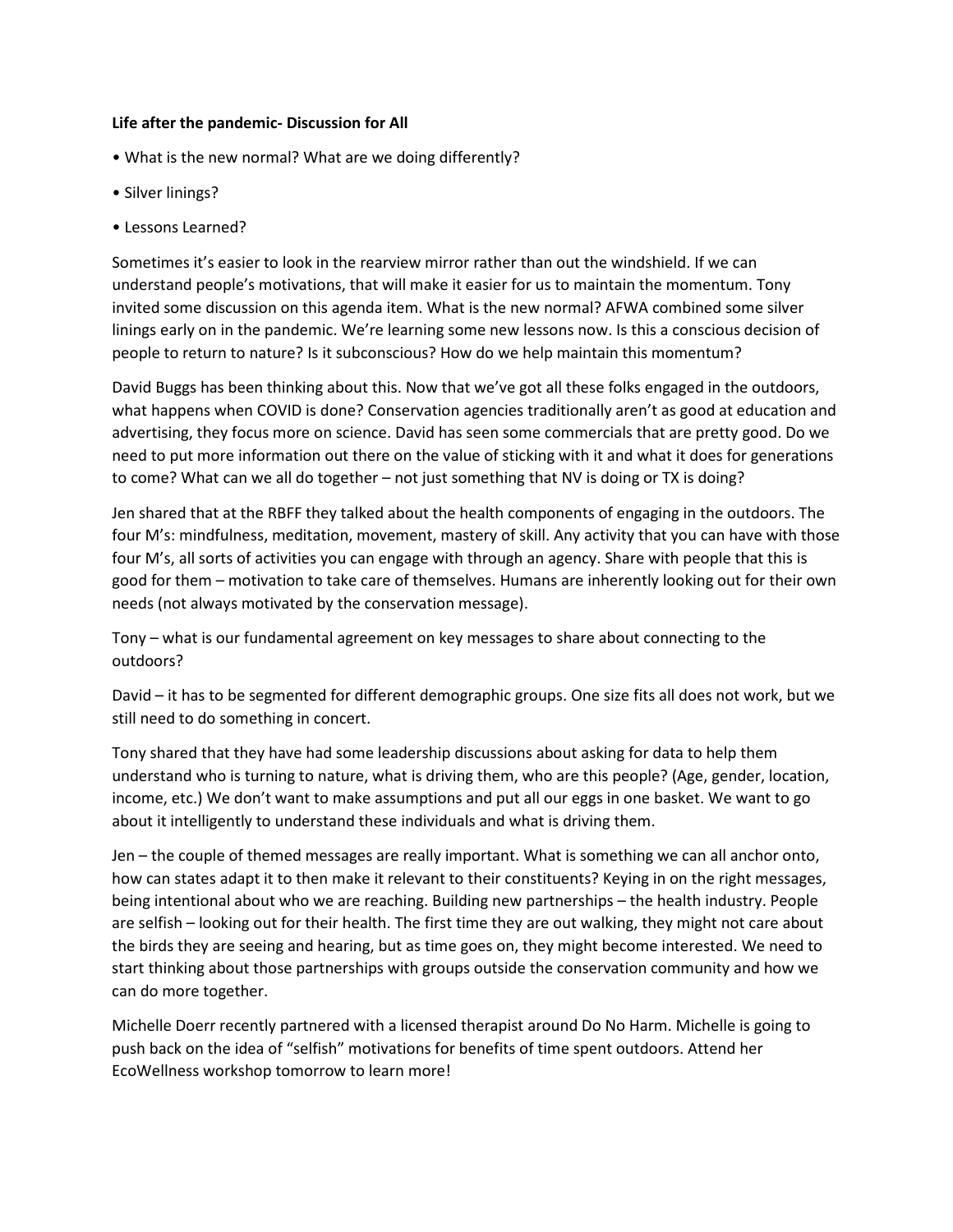Kelly Reynolds shared about the OLE! Texas program that focuses on preventing childhood obesity by installing nature-play areas at early childhood centers and encouraging educators to take learning outdoors to increase children's opportunities to move and be active.

Tony shared about an interpretive center he visited in Missouri where they had a large pile of dirt with a tarp over it. He thought it was a construction area, but an employee at the center shared that was a place for the kids to play and to get their hands dirty. Sometimes kids from urban areas do not have much experience getting dirty and playing outdoors. One barrier can be parents who view getting dirty as a bad thing. Realizing where people are coming from and not taking things for granted is important for reaching people where they are.

# **#ResponsibleRecreation Campaign – Patty Allen (AFWA)**

Patty shared about the #ResponsibleRecreation campaign's goals and outreach. Both the organic and paid outreach had a good return on investment. 70K engagement for AFWA, which are great numbers! At the end of 2020, the campaign reached millions of people. Patty shared examples of social media posts. You can brand them and shared them on your own social media channels. We also created signs for state agencies to use  $-9''$  x 12" for WMAs, state parks, trails, boat launches, etc. We mailed 100 signs in English and 10 in Spanish to all state fish and wildlife agencies. If your state agency is looking for more, we do have some funding to send you more. Project WILD hired a contractor to connect our activities to #ResponsibleRecreation. We also worked with MAT to share a free, on-demand webinar on #ResponsibleRecreation. Check out all the resources a[t https://www.fishwildlife.org/responsible](https://www.fishwildlife.org/responsible-recreation)[recreation.](https://www.fishwildlife.org/responsible-recreation)

Tony shared about #ResponsibleRecreation as a positive news story about the pandemic.

# **Alliance for America's Fish & Wildlife Updates- Sean Saville (AFWA)**

• Bill Reintroduction and Next Steps

Sean with AFWA, Campaign Manager for the Alliance, shared an update about the Recovering America's Wildlife Act. Opportunities for outreach and collaboration. House bill introduction is imminent. We have been waiting for several weeks for the final text from House legislative counsel. Reps. Dingell and Fortenberry are ready to hit the ground running. It should pass through the committee, since it is similar to what passed through the committee in 2019. We are preparing a letter with 350 businesses and organizations that support the bill asking Members of Congress to sign on. We are exploring Senate leads. We look forward to securing bipartisan Senate leads. Senator Heinrich (NM) is involved and excited about this bill.

Partners are stepping up and engaging more diverse audiences with posts, webinars, briefings. The Alliance is leading the charge to bring more people into the campaign. Pheasants Forever, NWF, CSF, TWS, AFS, etc. are all stepping up and engaging. Outdoor recreation industry and Native American Fish and Wildlife Society also engaged and ready to maximize positive outcomes. Many more!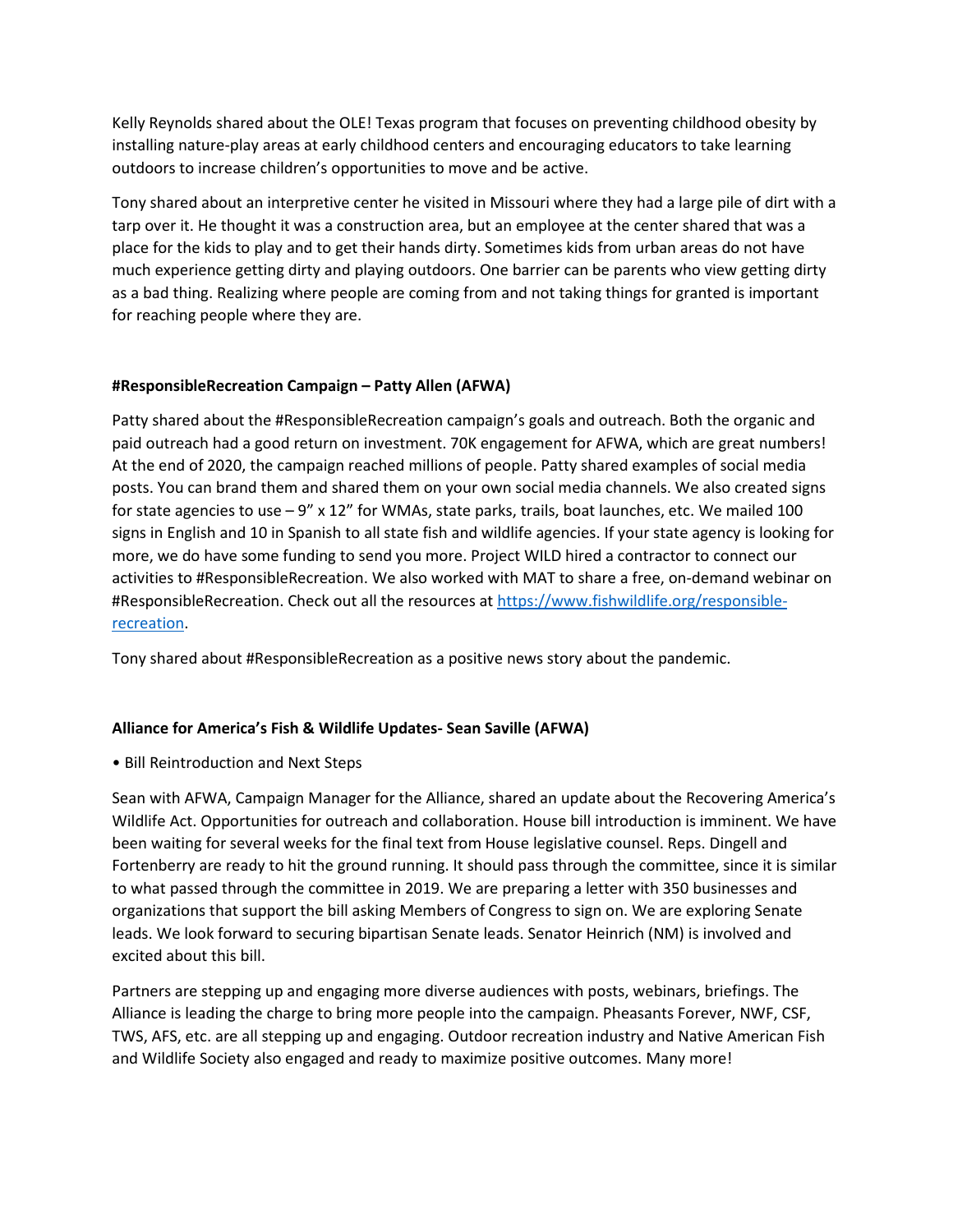Texas Alliance created a video that will be made available to all via the Toolkit. #RecoverWildlife. Thanks to agencies that have invited the Alliance on and/or promoted RAWA on podcasts and webinars, interviews, press, etc.

Next steps – let's pull out all the stops! We are right at the cusp of getting this thing kicked off in the House and the Senate. See the updated talking points in the Toolkit. If you have any innovative, creative ideas, let Sean know. Continue to use #RecoverWildlife – social media engagement is at an all-time high. Reach out to Sean with any questions or ideas!

Tony asked about timing of legislation and government. What is the right time to get involved?

Sean – right after the bill is introduced is a good time to push. Then when we get to Senate-bill land, that will be another critical period. Now through July, first pres. Then summer recess period, then come back in the fall and push this thing across the finish line.

Thank you, Sean, for your flexibility and willingness to share.

Sean will share the link to the video. Please hold off on sharing until the bill is introduced, so we can do a coordinated social media push.

## **The future of BearWise- Dan Gibbs (TN)**

Tony introduced the conversation around BearWise and whether AFWA will adapt this program to provide national branding and information around living with bears. The question remains about sustainability and what this looks like financially if AFWA were to adopt this program in a similar fashion as Project WILD, for example.

Dan Gibbs with TWRA, one of the biggest things they talk about with this conversation is the cost. Biologists and I&E Specialists talk about the value, but then they don't have the authority to give the green light. It's hard to say what the cost will be. What the group proposed to the Executive Committee is that they would send a letter out to each state, outlining the BearWise program, including a one-pager about the benefits, invite them to attend a webinar that would be in May or June. This would be put on by the four BearWise committee members plus the folks who manage the BearWise website. Then AFWA will survey each state and see how much they would be willing to contribute, then provide that feedback to AFWA leadership. Hopefully AFWA will be able to make a final decision in September 2021 at the AFWA Annual Meeting. Every month their website gets more and more visitors. Lots of people from all over the country are visiting the website and downloading resources, asking questions, etc.

The EOD could provide support in administering the survey about the desire/willingness to participate. If the sustainability of the program is demonstrated and AFWA takes it on, the EOD would be involved in development and distribution of material.

Kelly asked about staffing needs for the program. Contract with Image Resources, Lavonne and Linda. Lavonne passes on questions that are state-specific. He doesn't know how much time she spends on it. Questions about downloading information from the store. They have Google analytics about who is accessing the resources. The business plan does not require significant staff time. A working group would help develop products. The primary need from AFWA would be the accounting aspect – the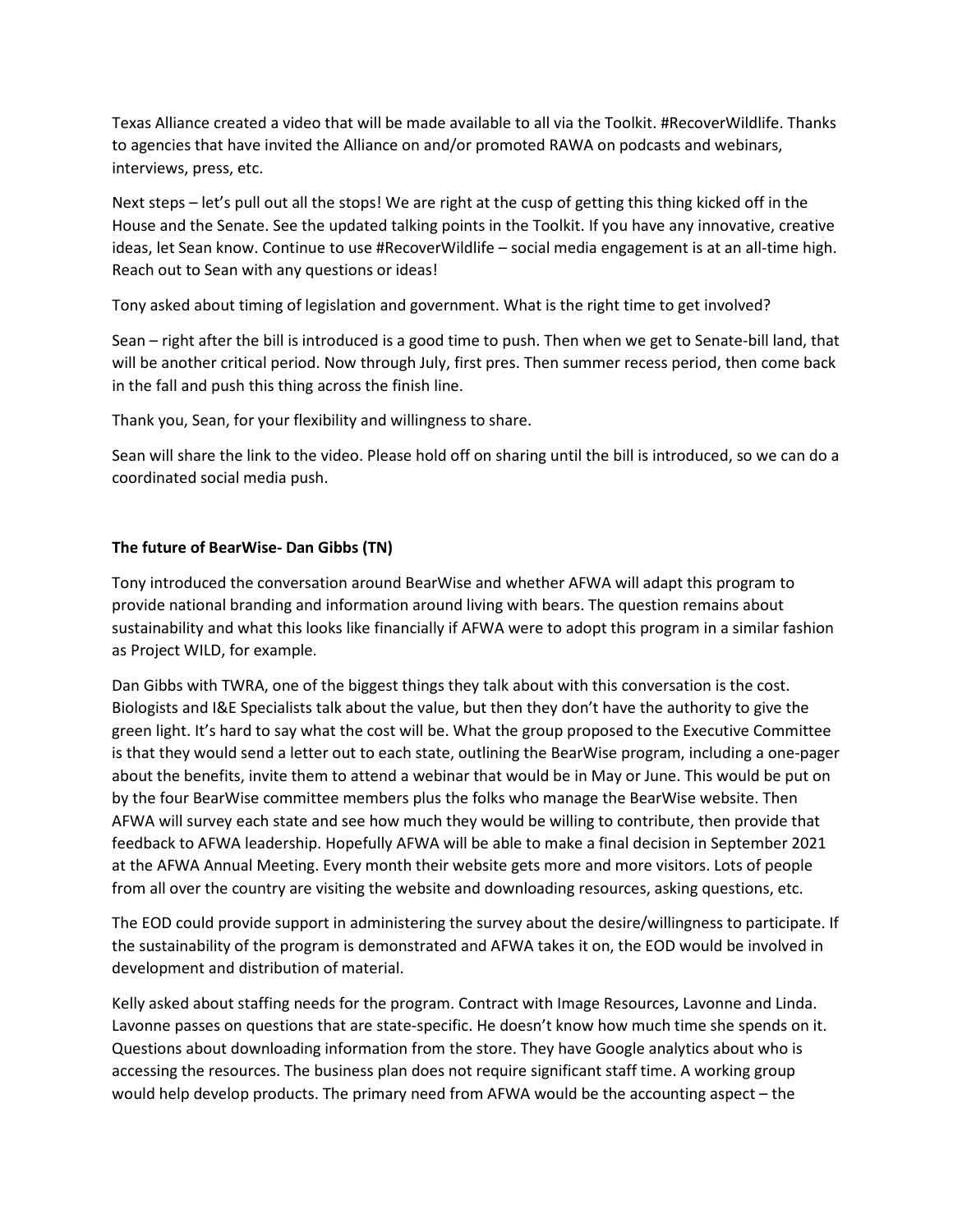quarterly bill for the website, handling the income from the store purchases. We want to make sure it's self-supporting either through sales from the store or from states.

## **Discussion: Goals of the EOD Committee 2021**

• What projects should we work on over the next year; possible multistate grant projects

A lot of great ideas have been thrown out via the working groups and committees. Jen Wisniewski brought up that Alex from IHEA is developing a new firearms course that should be ready in the fall. Opportunities to 5 million new firearm owners over the course of the last year, which she doesn't see slowing down any time soon. There is an opportunity for state agencies to promote that course to this new audience that we want to be relevant to. We promote the course, IHEA share the contact info, agency share about shooting agencies, etc. Opportunity to make those people constituents and/or agency supporters.

Alex – the RFP is live for a firearms fundamentals course. IHEA would like to work with other agencies to promote the opportunity. They are about to enter negotiations with vendors. At that point they'll have a little more information on what they can deliver and when. The idea is that we open this up to the states. One registration question they would like to include is "What state do you live in?" to grab those individuals and categorize them. About 30% of people taking Hunter Ed did not purchase the license. One reason might be for firearm safety. Looking for support from AFWA and the state agencies to drive people to the course and also taking individuals who come across the course and sharing info about the states with them.

IHEA working on a multi-state conservation grant about demographics of people taking Hunter Ed. We know the demographics are changing; the data to show that is coming.

## Other ideas for projects:

From Tabbi Kinion – AGFC: Looking ahead - I think we'd like to pursue a grant to host an inperson/hybrid conservation education summit in 2023.

From jerrie lindsey – FWC: another - build on findings of wildlife viewers assessment to develop engagement strategies informed by findings

From Jen Newmark - NV Dept. of Wildlife: D&I have a potential collaboration with Dr. Manfredo, Dean Smith and others to guide efforts that will inform retention of underrepresented minorities in agencies.

Ideas on how best to prioritize and/or take next steps on these ideas?

Jen asked about the MSCG procedures. If we did all the items on the list for a grant – are we competing with each other? Do we need to prioritize?

This is a challenge with the MSCG – will a project fit with the R3 side or the sportfish side or the wildlife side? All three?

Silvana remarked you can go in as partners or compete with each other.

David talked about the priorities – lots of great ideas. What will move us further down the road? What can we collaborate on? We have these great projects, but there's only a small group of people able to